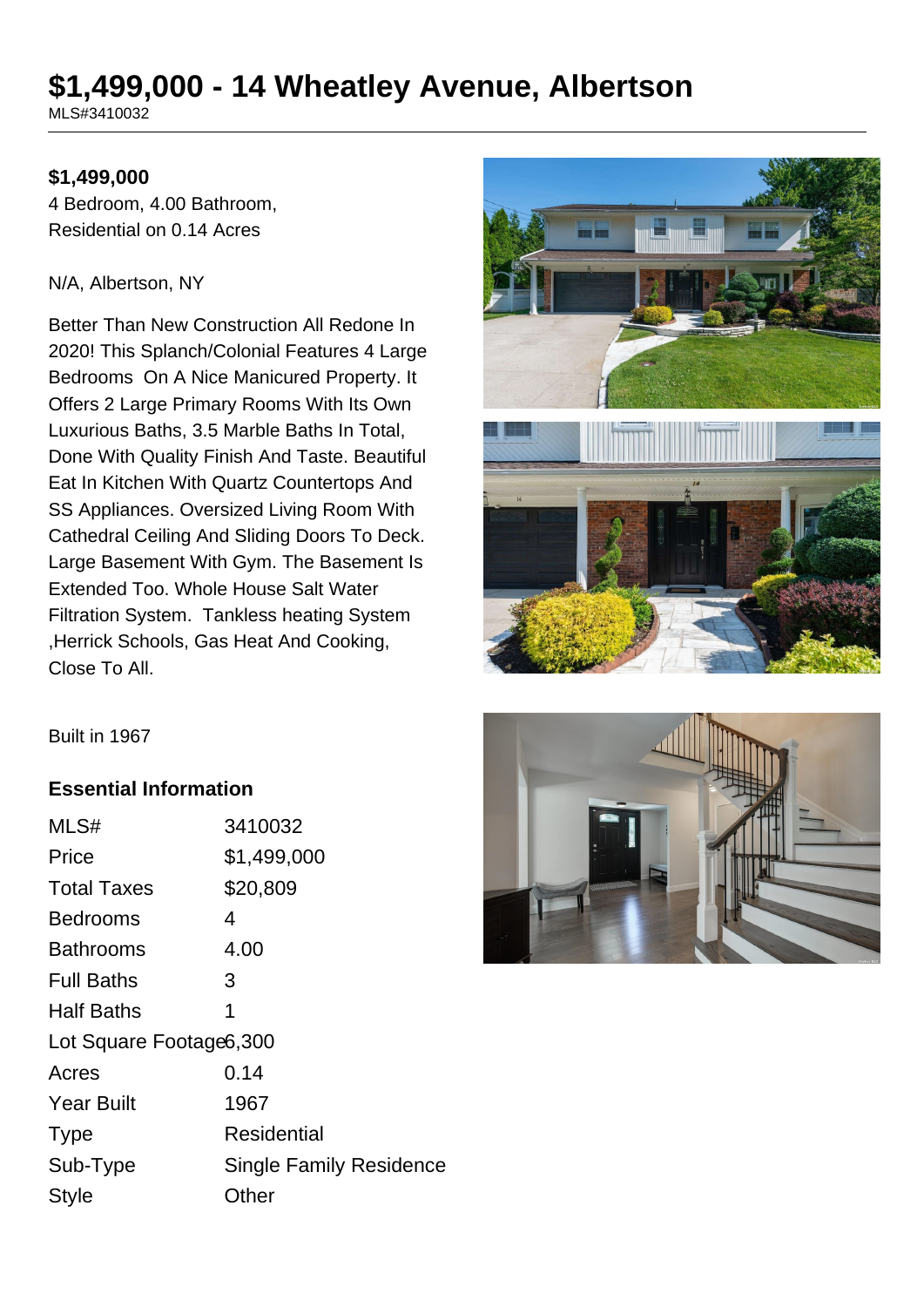| <b>Status</b> | Active |
|---------------|--------|
|---------------|--------|

## **Community Information**

| <b>Address</b> | 14 Wheatley Avenue |
|----------------|--------------------|
| Subdivision    | N/A                |
| City           | Albertson          |
| County         | <b>Nassau</b>      |
| <b>State</b>   | NY                 |
| Zip Code       | 11507              |
|                |                    |

## **Amenities**

| Parking      | Private, Attached, 2 Car Attached, Driveway |
|--------------|---------------------------------------------|
| # of Garages | $\mathcal{P}$                               |
| Garages      | Private, Attached, 2 Car Attached, Driveway |
| View         | Other                                       |

#### **Interior**

| Appliances      | Cooktop, Dishwasher, Dryer, Refrigerator, Oven, Washer |
|-----------------|--------------------------------------------------------|
| Heating         | Natural Gas, Forced Air                                |
| Cooling         | <b>Central Air</b>                                     |
| Fireplace       | Yes                                                    |
| # of Fireplaces |                                                        |
| Has Basement    | Yes                                                    |
| <b>Basement</b> | Finished                                               |

## **Exterior**

| <b>Exterior</b> | Frame, Vinyl Siding                              |
|-----------------|--------------------------------------------------|
|                 | Exterior Features Balcony, Sprinkler Lawn System |
| <b>Windows</b>  | New Windows                                      |
| Construction    | Frame, Vinyl Siding                              |

## **School Information**

| <b>District</b> | <b>Herricks</b>               |
|-----------------|-------------------------------|
| Elementary      | Searingtown School            |
| Middle          | <b>Herricks Middle School</b> |
| High            | <b>Herricks High School</b>   |

## **Additional Information**

| June 22nd, 2022 |
|-----------------|
|                 |